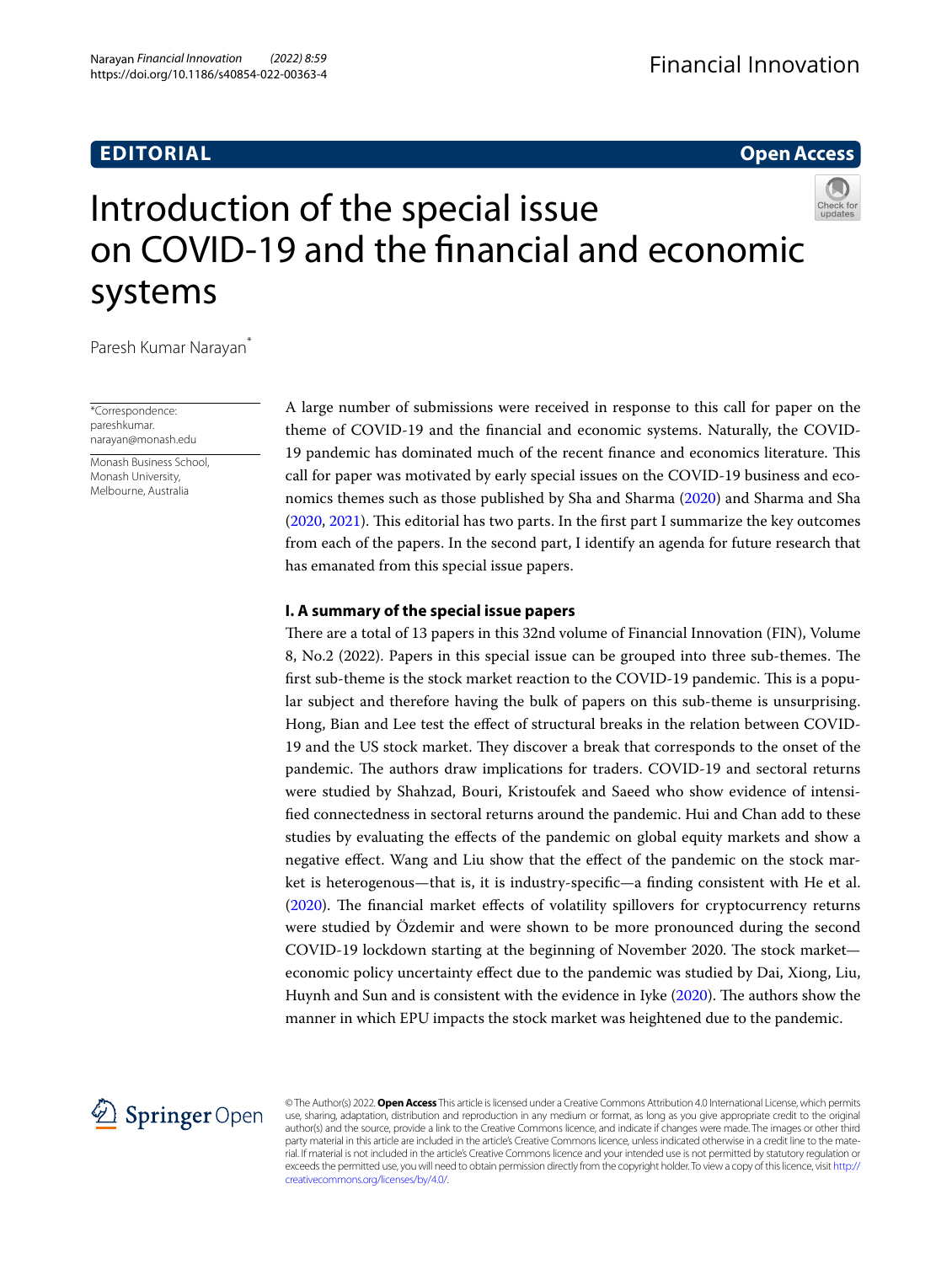The second sub-theme is the effect of the pandemic on commodities: Zhang, Narayan and Devpura examine how COVID-19 changed the stock returns-oil price predictability relationship. More specifcally, their empirical analysis shows that the efect of oil price on stock returns declined by around 89.5% due to the COVID-19 pandemic. Salisu and Obiora studied the hedging efectiveness of fnancial innovations against crude oil investment risks. Tey fnd higher hedging performance during the pandemic and the authors draw implications for investors from these results. Maghyereh and Abdoh examine whether news-based economic sentiment predicts bubbles in the precious metals market. They find they do.

The third group of studies is relatively more innovative and newer by way of research hypotheses. For instance, Narayan, Rizvi and Sakti propose and evaluate the role of green investments on portfolio diversification and risks. They show that Sukuk and green Sukuk offer strong potential for diversification during the pandemic. Liébana-Cabanillas, Muñoz‐Leiva, Molinillo and Higueras-Castillo evaluate whether biometric payment systems work during the pandemic. Nigmonov and Shams show that the probability of default increased due to the pandemic. Borrowers with lower credit ratings and those from countries with weal FinTech innovations were more severely impacted. Specifc events resulting directly out of the pandemic, such as the light a lamp event in India were linked to the stock market behavior by Chundakkadan. He shows that the Indian stock market rose by 9% post this event.

## **II. Implications for future research**

The first subset of papers in this special issue on the effects of the pandemic on the stock market, because they use more recent data than previous studies (see Phan and Narayan [2020](#page-2-5); Sharma and Sha [2020,](#page-2-1) [2021;](#page-2-2) Sha and Sharma [2020](#page-2-0) and Yang and Deng [2021](#page-3-0)) merely provide a robustness test to earlier hypotheses tests. Tis is welcomed because one limitation of the earlier studies on COVID-19 has been the lack of data (see Narayan [2021](#page-2-6)). One direction for future studies that remains is to evaluate more the industry or sectoral links to the pandemic and understand the dynamic efects, efects on value chains, understanding supply chain bottlenecks and constraints in terms of human resources and digitalization aspects of industrial growth during the pandemic. None of these issues have been explored in-depth and there is scope for new research on these business and economic aspects.

The second subset of studies published in this issue relating to the commodities market deserves more works along the following lines. First, the co-existence of the pandemic with falling oil prices initially and then a signifcant growth in oil prices with the on-set of geopolitical tensions marks an interesting platform on which to study the three-way relationship between the fnancial system, and geopolitical tensions (trade wars included) and oil prices. Theoretical models that identify the role of trade wars in economic growth and corporate growth/performance will be needed to enhance research in this area. In this regard, the story of oil price and the pandemic has already been discussed in Devpura ([2020](#page-2-7)), Devpura and Narayan [\(2020](#page-2-8)), Prabheesh et al. ([2020](#page-2-9)), and Wang and Su ([2021](#page-3-1)).

The third group of studies occupying this special issue motivates several lines of additional research. First, the issue of news sentiment is important from behavioral fnance and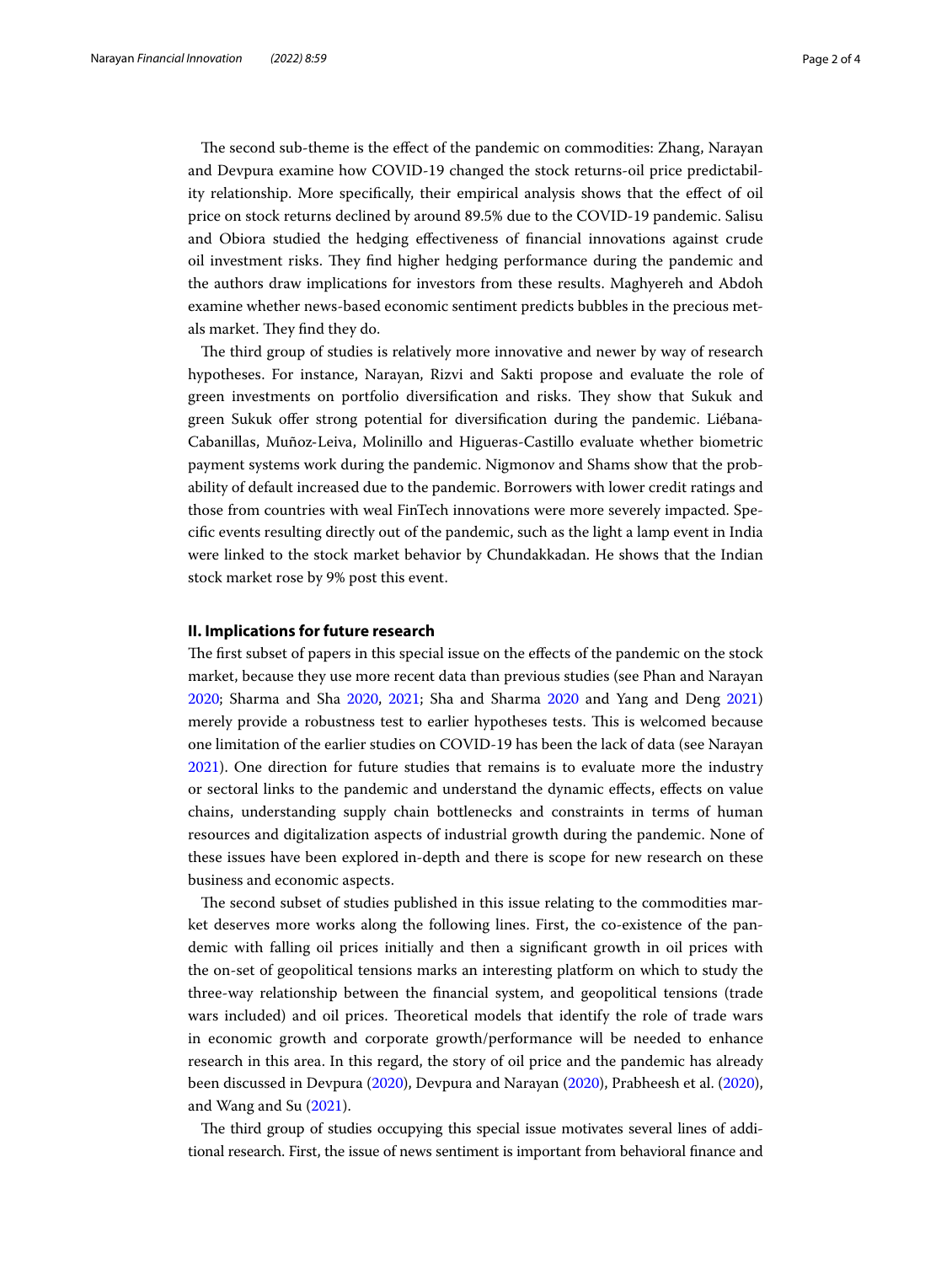economic points of view in understanding the efects of the pandemic on the fnancial and economic system. Tis stands out to be an area that deserves greater research attention. Fittingly, new news-based datasets have been developed, such as the one by Narayan et al. ([2021\)](#page-2-10). Tis dataset has news on several variants of the pandemic and would therefore be useful in studying the efects of the pandemic (from a heterogeneous perspective) on the fnancial and economic systems. Some studies have already analyzed the role of news during the pandemic; see Hoang and Syed ([2021\)](#page-2-11) and Salisu and Akanni ([2020\)](#page-2-12).

Second, more studies are needed to evaluate the efects of specifc events resulting from the pandemic on the financial economic systems. This will allow us to understand the relevance of policies in mitigating the efects of the pandemic. Some of the events about whose efectiveness we still do not fully understand are the (a) roles of specifc fscal and monetary policies; (b) geographic lockdown efects; and (c) digital trade. For some preliminary studies, see Phan and Narayan [\(2020\)](#page-2-5), and Yang and Deng [\(2021](#page-3-0)).

Tird, there is limited work on COVID-19 related portfolio diversifcation as conducted in this special issue by Narayan et al. and portfolio-based investments such as Prabheesh ([2020\)](#page-2-13). This deserves more research to understand the relevance and effectiveness of different trading strategies during the pandemic across a wide range of assets.

#### **Author contributions**

The author read and approved the fnal manuscript.

#### **Declarations**

#### **Competing interests**

The author declares that he has no competing interests.

Published online: 12 May 2022

#### **References**

<span id="page-2-8"></span><span id="page-2-7"></span>Devpura N (2020) Can oil prices predict Japanese Yen? Asian Econ Lett. <https://doi.org/10.46557/001c.17964> Devpura N, Narayan PK (2020) Hourly oil price volatility: the role of COVID-19. Energy Res Lett 1(2):13683. [https://doi.org/10.](https://doi.org/10.46557/001c.13683) [46557/001c.13683](https://doi.org/10.46557/001c.13683)

<span id="page-2-3"></span>He P, Sun Y, Zhang Y, Li T (2020) COVID-19's impact on stock prices across diferent sectors—an event study based on the Chinese stock market. Emerg Mark Financ Trade 56(10):2198–2212.<https://doi.org/10.1080/1540496X.2020.1785865>

<span id="page-2-11"></span>Hoang THV, Syed QR (2021) Investor sentiment and volatility prediction of currencies and commodities during the COVID-19 pandemic. Asian Econ Lett. <https://doi.org/10.46557/001c.18642>

<span id="page-2-6"></span>Narayan PK (2021) COVID-19 research outcomes: an agenda for future research. Econ Anal Policy 71:439–445. [https://doi.](https://doi.org/10.1016/j.eap.2021.06.006) [org/10.1016/j.eap.2021.06.006](https://doi.org/10.1016/j.eap.2021.06.006)

<span id="page-2-10"></span>Narayan PK, Iyke BN, Sharma SS (2021) New measures of the COVID-19 pandemic: a new time-series dataset. Asian Econ Lett 2(2).<https://doi.org/10.46557/001c.23491>

<span id="page-2-4"></span>Iyke NB (2020) Economic policy uncertainty in times of COVID-19 pandemic. Asian Econ Lett. [https://doi.org/10.46557/001c.](https://doi.org/10.46557/001c.17665) [17665](https://doi.org/10.46557/001c.17665)

<span id="page-2-5"></span>Phan DHB, Narayan PK (2020) Country responses and the reaction of the stock market to COVID-19—a preliminary exposition. Emerg Mark Financ Trade 56(10):2138–2150.<https://doi.org/10.1080/1540496X.2020.1784719>

<span id="page-2-13"></span>Prabheesh KP (2020) Dynamics of foreign portfolio investment and stock market returns during the COVID-19 pandemic: evidence from India. Asian Econ Lett.<https://doi.org/10.46557/001c.17658>

<span id="page-2-9"></span>Prabheesh KP, Padhan R, Garg B (2020) COVID-19 and the oil price—stock market nexus: evidence from net oil-importing countries. Energy Res Lett 1(2):13745. <https://doi.org/10.46557/001c.13745>

<span id="page-2-12"></span>Salisu AA, Akanni LO (2020) Constructing a global fear index for COVID-19 pandemic. Emerg Mark Financ Trade 56(10):2213– 2230. <https://doi.org/10.1080/1540496X.2020.1785424>

<span id="page-2-0"></span>Sha Y, Sharma SS (2020) Research on pandemics special issue of the journal. Emerg Mark Financ Trade 56:2133–2137. [https://](https://doi.org/10.1080/1540496X.2020.1795467) [doi.org/10.1080/1540496X.2020.1795467](https://doi.org/10.1080/1540496X.2020.1795467)

<span id="page-2-1"></span>Sharma SS, Sha Y (2020) Part A: special section on COVID-19 research. Emerg Mark Financ Trade 56(15):3551–3553. [https://doi.](https://doi.org/10.1080/1540496X.2020.1858617) [org/10.1080/1540496X.2020.1858617](https://doi.org/10.1080/1540496X.2020.1858617)

<span id="page-2-2"></span>Sharma SS, Sha Y (2021) Special issue on pandemic research. Emerg Mark Financ Trade 57(6):1543–1546. [https://doi.org/10.](https://doi.org/10.1080/1540496X.2021.1921505) [1080/1540496X.2021.1921505](https://doi.org/10.1080/1540496X.2021.1921505)